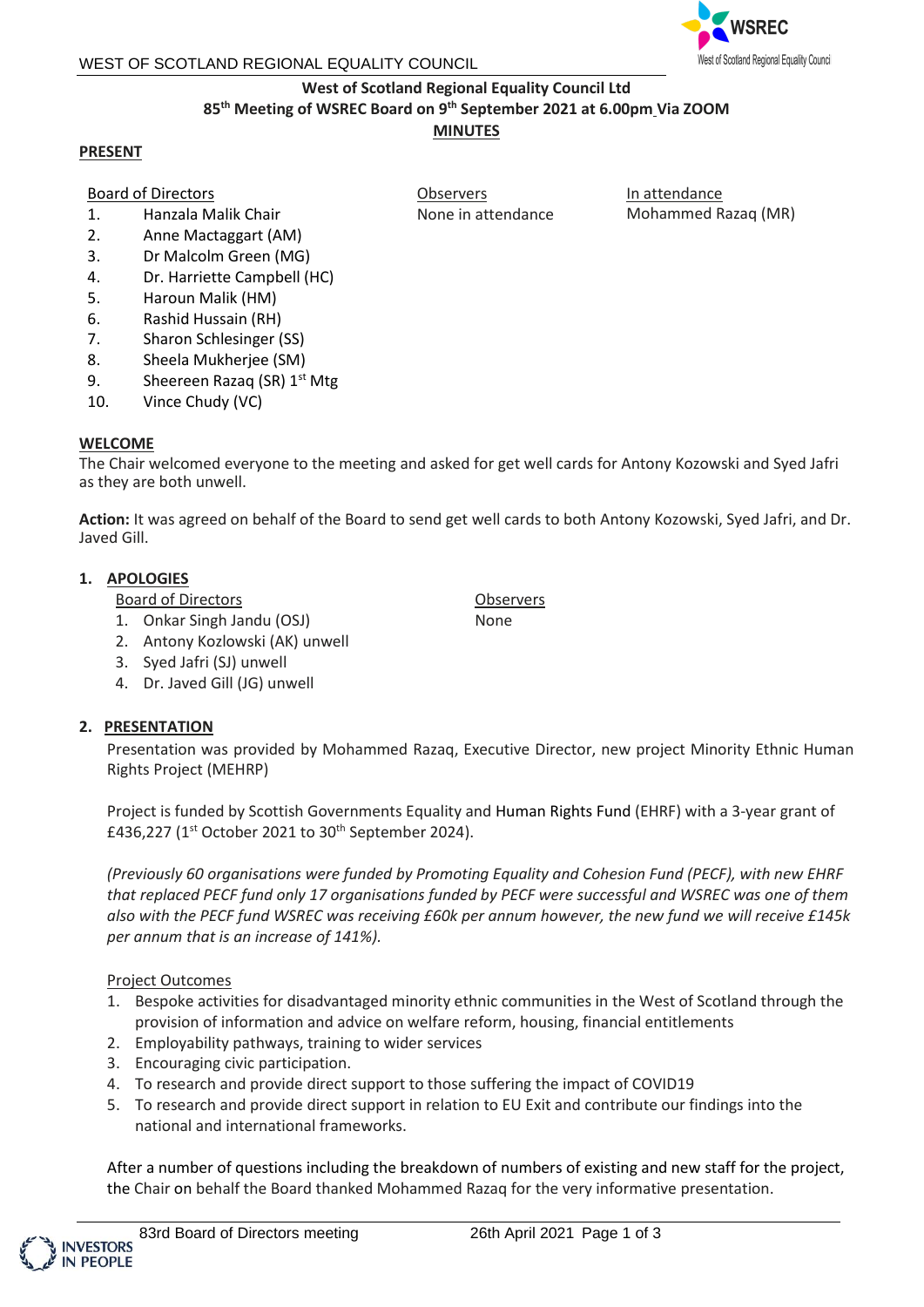

## WEST OF SCOTLAND REGIONAL EQUALITY COUNCIL

### **3. MINUTES OF THE PREVIOUS MEETINGS**

Minutes of 84<sup>th</sup> WSREC Board meeting were approved as a true and accurate record with the following changes. *Agenda item 5 'Co-options' add name of Antony Kozlowski*

## **4. MATTERS ARISING**

*a. MR reported that a letter had been written, and response received dated (20/04/2021) from Martyn Evans Chair of the Scottish Police Authority about situation in relation to the non-availability timeously of hate crime figures. After some discussion, the response was deemed unsatisfactory/unhappy/disappointing, and it was agreed to re-write to the Chair of SPA with the views of the Board. MR reported that a letter had been written and response is being awaited.*

### **5. CONFLICTS OF INTEREST**

There were none

**Action:** It was agreed that this item be moved straight after apologies in future agenda's

#### **6. FOR DISCUSSION**

#### **Reports**

a) Finance - Variance statement for month of August 2021 **Expenditure:** actual **£39,553** and budgeted **£21,663** with a variance of **£17,889** overspend **Income:** actual **£31,912** and budgeted **£8,255** with a variance of **£23,657** over budget

The Board was content with explanations provided for under/over budget expenditure/income and noted the report.

#### b) Executive Director

MR pointed to the report that had been forwarded to Board of Directors and asked for any questions. SS asked about the Refugees mentioned in his report and what WSREC will be doing about Afghan refugees. MR advised that the mention of refugees in the report was about the funding applications to 'New Scot Refugee Fund' and success of these to work with all asylum seekers and refugees, he advised that Afghan refugees will be arriving in Glasgow imminently and WSREC is in a position to support them too. SS advised that the Jewish community had already started gathering cloths, toys and other items for the arrival of the Afghan refugees to Glasgow. A number of Board members including SM and MG spoke about the asylum seekers and refugees arriving in Glasgow from different countries in the past and the positive roles Glasgow City Council and WSREC had played in integrating them into Glasgow society. It was also discussed the varying need for ESOL for Afghan Refugees as some of them spoke good English as they had been interpreting for the British and other forces there in Afghanistan.

*The Board noted the report* 

c) Partner Reports

No reports were received, and no partners were in attendance.

#### **FOR DECISION**

**7. CORRESPONDENCE**

There was non

#### **FOR INFORMATION**

#### **8. UPDATE: (Shuna Street Repairs and Move)**

The Chair reported that he with MR visited the office and noted that work had started by the contractor and was impressed by the amount work staff had carried out outside within the perimeter of the building including cutting the shrubbery and getting ready for the erection of the scaffolding by the contractor. The chair also reported that along with MR, City Building were visited and a request was made to them to assist with Shuna Street, they are considering a number of items including the painting internal walls and ceilings of the ground floor.